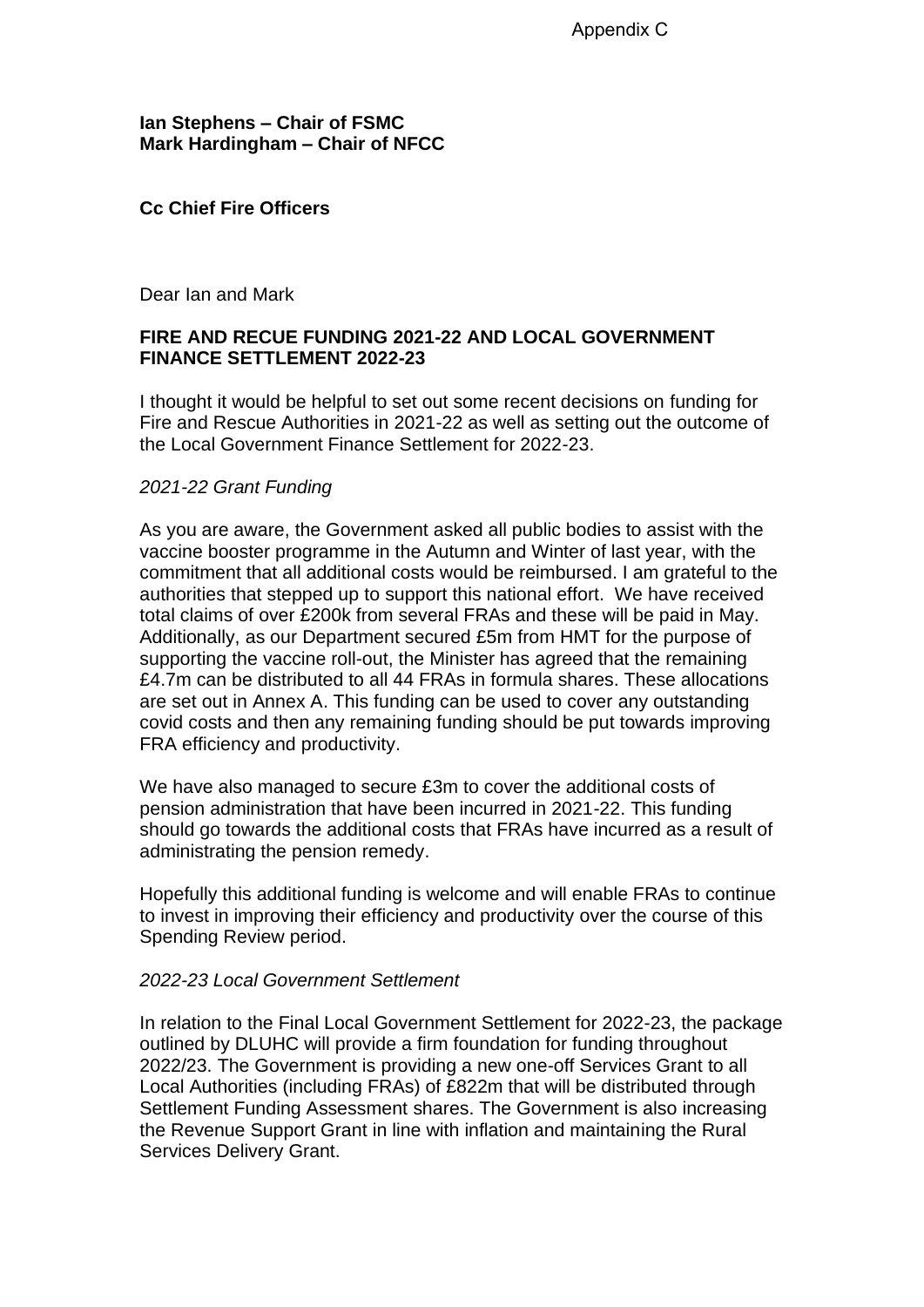The Settlement also included the council tax referendum principles for 2022/23. As you will be aware, we managed to secure flexibility so that the 8 FRAs with the lowest precept levels could increase council tax by £5 for one year only in 2022/3. This is to assist those FRAs in addressing immediate pressures and to maintain a sustainable income baseline for future years.

These proposals will mean an overall increase in Core Spending Power of 6.2% for standalone FRAs in 2022-23 compared with 2021-22.

The Department expects to be able to confirm Home Office grants to FRAs very shortly, but I am able to confirm that the £115m pensions grant will continue in 2022-23 at the current allocations and that we will provide a total of £12m in protection grant in order to continue to support the increases in capacity and capability of your protection teams.

I hope that this letter is helpful in setting out the details of grant funding and financial support that is available to Fire and Rescue Authorities. I look forward to working with you to deliver against our key priorities for the sector.



**SARAH GAWLEY**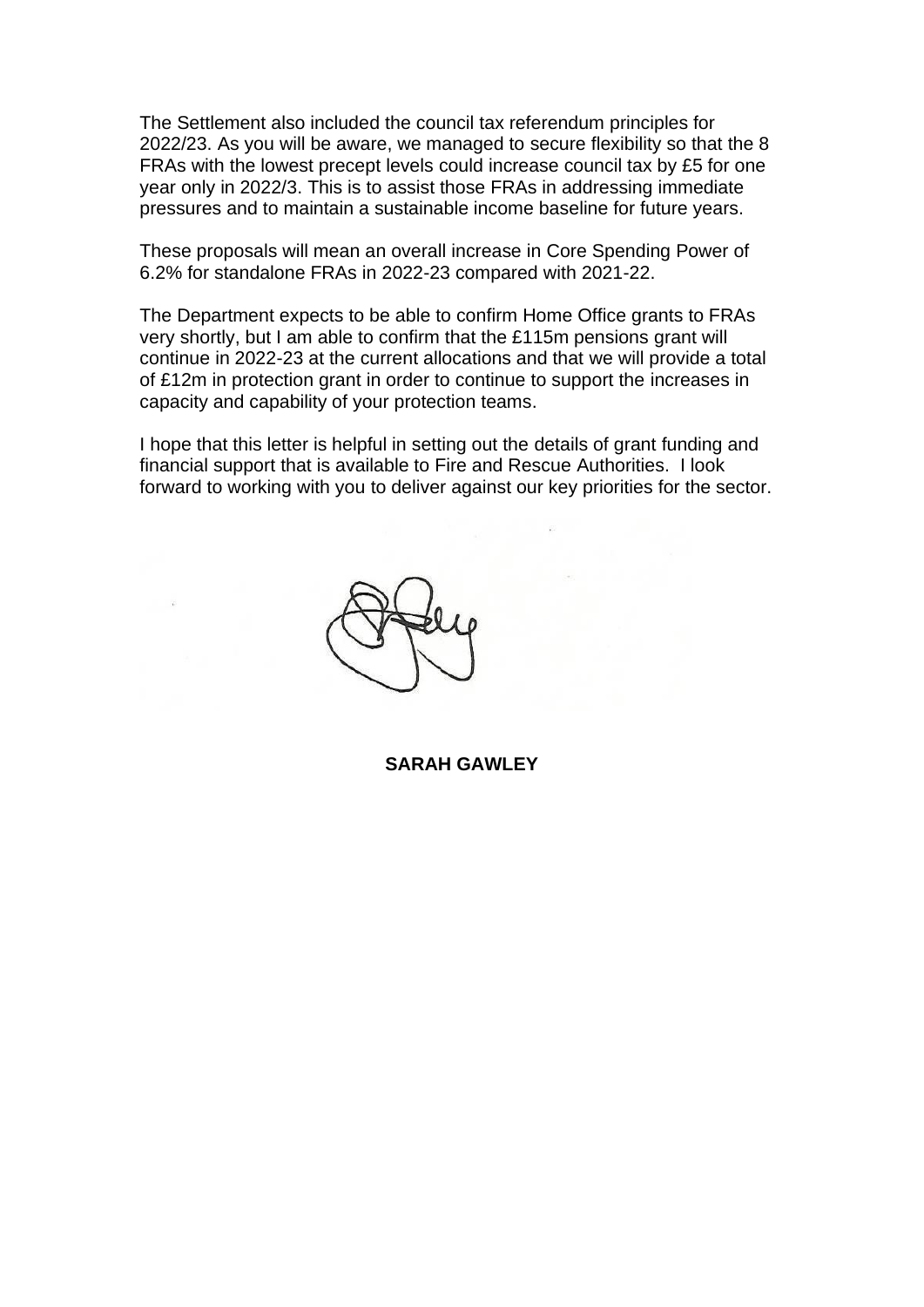# **Annex A – additional grants for FRAs in 2021-22**

## **NHS Covid costs**

| FRA                                                    | <b>Amount £</b> |
|--------------------------------------------------------|-----------------|
| Avon Fire                                              | 86,774.99       |
| <b>Bedfordshire Fire</b>                               | 44,735.29       |
| <b>Berkshire Fire</b>                                  | 56,315.41       |
| <b>Buckinghamshire Fire</b>                            | 40,446.73       |
| <b>Cambridgeshire Fire</b>                             | 48,255.12       |
| <b>Cheshire Fire</b>                                   | 72,886.53       |
| <b>Cleveland Fire</b>                                  | 79,569.36       |
| Cornwall                                               | 62,195.12       |
| Cumbria                                                | 45,366.87       |
| Derbyshire Fire                                        | 71,608.34       |
| Devon and Somerset Fire                                | 120,846.83      |
| Dorset and Wiltshire Fire                              | 77,481.33       |
| Durham Fire                                            | 57,422.82       |
| <b>East Sussex Fire</b>                                | 59,408.37       |
| Essex Fire                                             | 135,361.08      |
| Gloucestershire                                        | 31,343.19       |
| <b>Greater London Authority</b>                        | 1,142,114.38    |
| <b>Greater Manchester</b><br><b>Combined Authority</b> | 274,036.91      |
| Hampshire and Isle of<br>Wight Fire and Rescue         | 133,485.77      |
| <b>Hereford and Worcester</b><br>Fire                  | 41,993.86       |
| Hertfordshire                                          | 67,107.92       |
| <b>Humberside Fire</b>                                 | 108,994.57      |
| <b>Kent Fire</b>                                       |                 |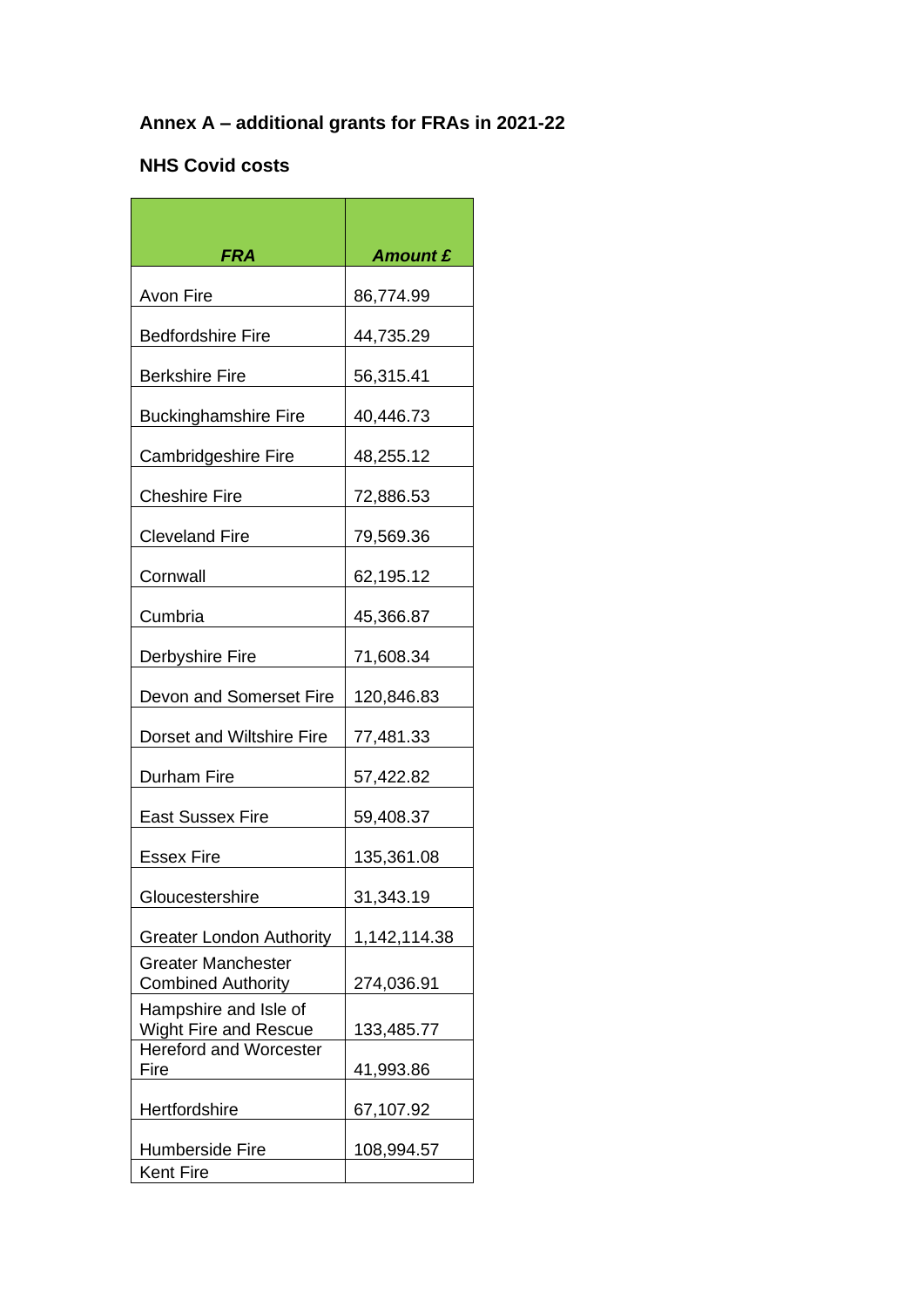|                                                      | 115,475.51   |
|------------------------------------------------------|--------------|
| <b>Lancashire Fire</b>                               | 131,103.15   |
| Leicestershire Fire                                  | 72,169.51    |
| Lincolnshire                                         | 52,894.12    |
| Merseyside Fire                                      | 169,624.06   |
| <b>Norfolk</b>                                       | 64,826.27    |
| North Yorkshire Police,<br><b>Fire and Crime</b>     |              |
| Commissioner                                         | 47,078.04    |
| Northamptonshire Police,                             |              |
| <b>Fire and Crime</b>                                |              |
| Commissioner                                         | 41,511.70    |
| Northumberland                                       | 29,586.17    |
| Nottinghamshire Fire                                 | 88,110.61    |
| Oxfordshire                                          | 28,120.94    |
| <b>Shropshire Fire</b>                               | 28,346.35    |
| South Yorkshire Fire                                 | 130,458.66   |
| Staffordshire Police, Fire<br>and Crime Commissioner | 77,823.50    |
| <b>Suffolk</b>                                       | 43,906.00    |
| Surrey                                               | 63,100.45    |
| Tyne and Wear Fire                                   | 132,632.25   |
| Warwickshire                                         | 22,884.62    |
| <b>West Midlands Fire</b>                            | 286,529.31   |
| <b>West Sussex</b>                                   | 29,941.77    |
| <b>West Yorkshire Fire</b>                           | 207,413.39   |
| <b>Isles of Scilly</b>                               | 1725.00      |
| TOTAL                                                | 4,723,012.39 |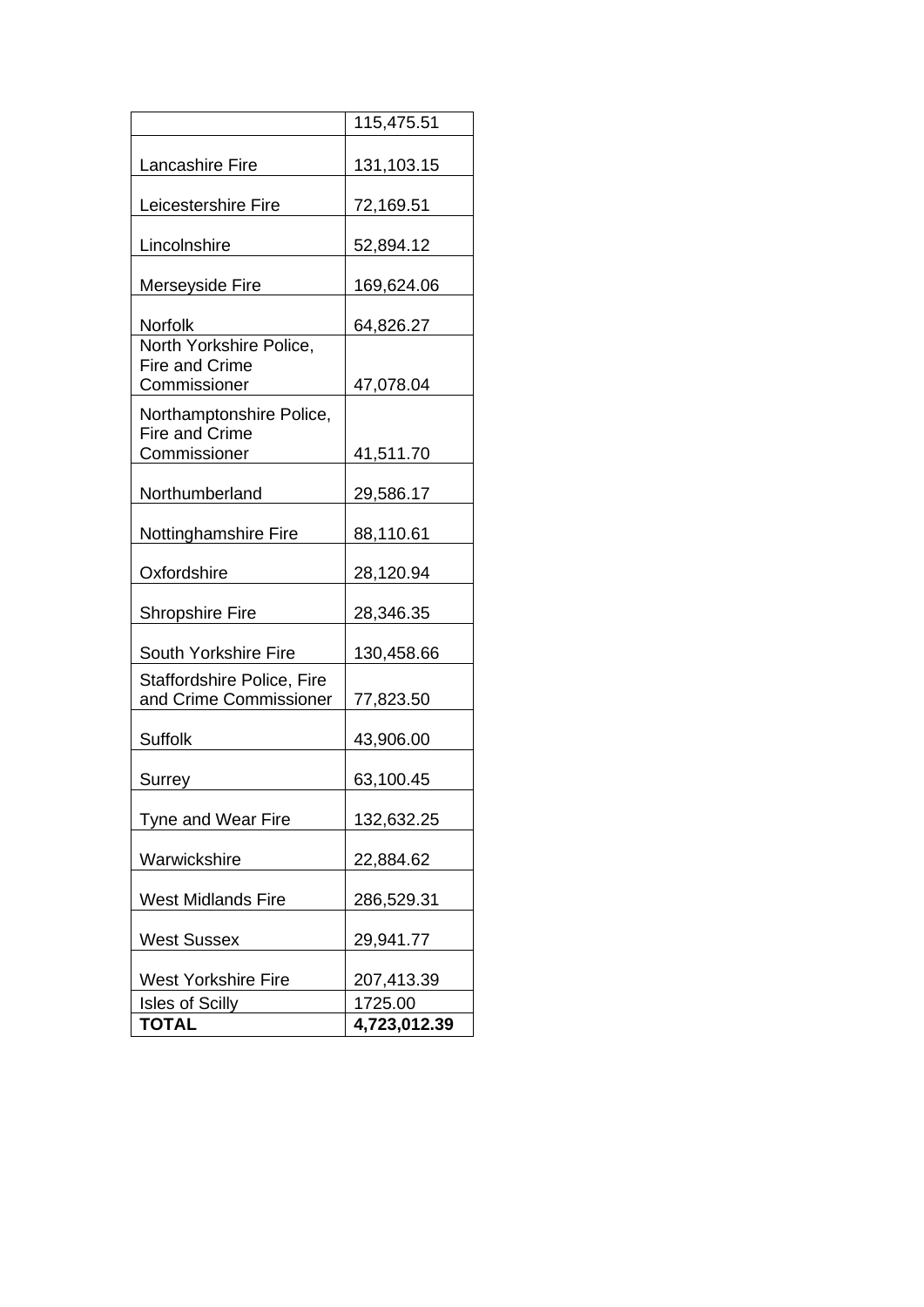# **Pension admin grant allocations**

| <b>FRA</b>                      | <b>Grant</b><br>allocation |
|---------------------------------|----------------------------|
| Avon                            | £56,674.95                 |
| Bedfordshire                    | £34,917.39                 |
| <b>Bucks and Milton Keynes</b>  | £30,092.12                 |
| Cambridgeshire &                |                            |
| Peterborough                    | £43,602.87                 |
| Cheshire                        | £62,377.54                 |
| Cleveland                       | £34,303.26                 |
| Cornwall                        | £52,463.81                 |
| Cumbria                         | £45,796.17                 |
| Derbyshire                      | £54,306.19                 |
| Devon & Somerset                | £138,090.36                |
| Dorset & Wiltshire              | £87,907.59                 |
| Durham and Darlington           | £44,216.99                 |
| <b>East Sussex</b>              | £43,515.13                 |
| Essex                           | £102,207.93                |
| Gloucestershire                 | £34,478.72                 |
| <b>Greater Manchester</b>       | £119,403.42                |
| Hampshire & IOW                 | £129,931.28                |
| <b>Hereford &amp; Worcester</b> | £51,849.69                 |
| Hertfordshire                   | £53,253.40                 |
| Humberside                      | £61,412.49                 |
| Isles of Scilly (with Cornwall) | £3,860.21                  |
| Kent                            | £93,610.18                 |
| Leicestershire                  | £45,796.17                 |
| Lincolnshire                    | £59,306.92                 |
| Lancashire                      | £93,522.44                 |
| London                          | £420,236.88                |
| Merseyside                      | £55,709.90                 |
| Norfolk                         | £65,097.24                 |
| North Yorkshire                 | £56,324.02                 |
| Northamptonshire                | £33,601.40                 |
| Northumberland                  | £32,022.23                 |
| Nottinghamshire                 | £62,026.61                 |
| Oxfordshire                     | £51,849.69                 |
| <b>Royal Berkshire</b>          | £37,461.62                 |
| Shropshire & Wrekin             | £44,743.38                 |
| South Yorkshire                 | £50,621.44                 |
| <b>Suffolk</b>                  | £53,604.33                 |
| <b>Surrey</b>                   | £49,831.85                 |
| Staffordshire                   | £55,885.36                 |
| Tyne & Wear                     | £49,919.58                 |
| Warwickshire                    | £32,109.96                 |